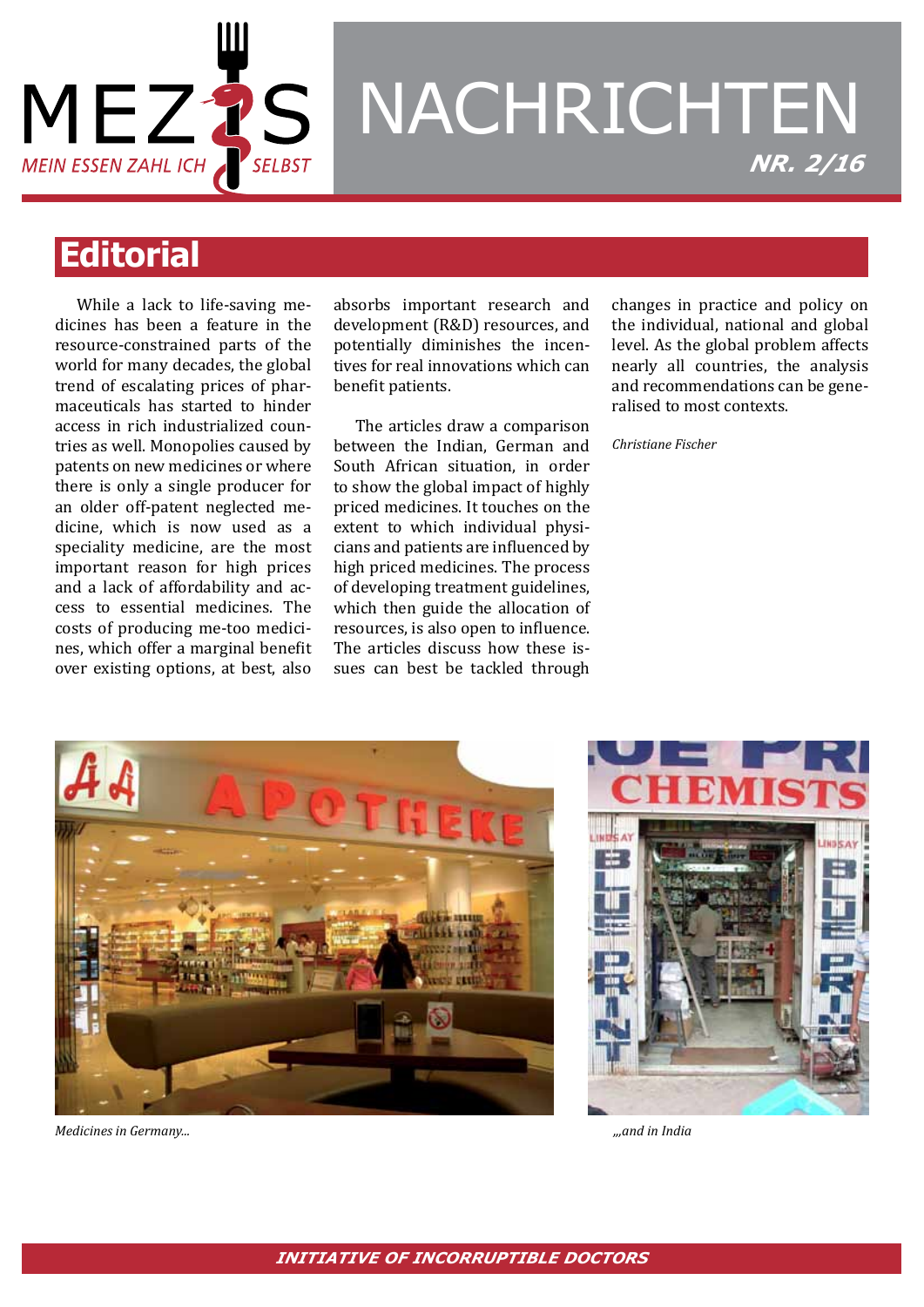# **Essential medicines and "me-too" medicines**

*Essential medicines:* According to the World Health Organization (WHO) "essential medicines are those that satisfy the priority health care needs of the population… Essential medicines are intended to be available within the context of functioning health systems at all times in adequate amounts, in the appropriate dosage forms, with assured quality, and at a price the individual and the community can afford.<sup>1</sup> The WHO Model List of Essential Medicines, last updated in 2015, $\frac{2}{3}$  contains about 350 active agents essential for health care. They are "selected with due regard to disease prevalence, evidence on efficacy and safety, and comparative cost-effectiveness".

*"Me-too" medicines* offer few, if any, benefits over existing medicines. From one perspective, they

# **Contents**

| Editorial                                      |    |
|------------------------------------------------|----|
| Essential medicines and<br>"me-too" medicines  | 2  |
| The global situation of<br>access to medicines | 3  |
| Monopolies increase prices<br>and limit access | 4  |
| The German situation                           | 7  |
| The Indian situation                           | 8  |
| The South African situation 10                 |    |
| Conclusion                                     | 11 |
|                                                |    |

absorb important R&D resources as they diminish incentives for research and development (R&D) for real innovations that may benefit patients. However, from another perspective, if considered interchangeable with existing medicines, they can offer the potential for price competition, even before patent expiry and the launch of generic medicines. In the WHO Model List of Essential Medicines, the existence of such interchangeable options is indicated with a square box symbol.

Countries should develop policies to carefully manage the listing of me-too medicines, especially on health insurance reimbursement lists. A differential should not be paid for medicines which offer little or no advantage over lower-priced alternatives. However, where alternatives can be reimbursed at the same or very similar levels, competition can be used to drive down such prices. Where procurement is by means of a limited list and a competitive bidding process (tenders), use of the WHO square box notation can also assist in maximising competition and assuring the lowest possible prices.

### **The role of the pharmaceutical industry**

Global spending on medicines is expected to reach US\$ 1.3 trillion by 2018, an increase of 30 % as compared to 2013. In 2013, the global sales figure was US\$ 989 billion (about 1/3 in the US), and it is expected to reach US\$ 1300 billion by 2018.3 The 10 largest drugs companies (six in US and four in Europe) control over one-third of this market. They spend about one third of all sales revenue on marketing roughly twice what they spend on R&D. R&D is predominantly directed at the development of new products for the most lucrative markets, of which a large share have been characterised as "me-too", or pseudo-innovative.<sup>4</sup> According to the profit imperative the first aim of any industrial product is to maximise the company's profit. As a result, market-driven products for the rich are prioritized over needbased medicines for the poor, who are unable to pay for them.<sup>5</sup>

*Christiane Fischer, Andy Gray, Gopal Dabade*

- *1 World Health Organisation Information of the WHO relating to the Essential Medicines. Geneva. http://www.who.int/ medicines/services/essmedicines\_def/ en/ [22.8.2016]*
- *2 World Health Organisation (2015) 19th WHO Model Lists of Essential Medicines. Geneva. http://www.who.int/ medicines/publications/essentialmedicines/EML2015\_8-May-15.pdf?ua=1 [22.8.2016]*
- *3 Gagnon, Lexchin (2008) The cost of pushing pills: A new estimate of pharmaceutical promotion expenditures in the United States. PLoS Med, 5(1), http://journals.plos.org/plosmedicine/article?id=10.1371/journal. pmed.0050001 [22.8.2016]*
- *4 Prescrire Int (2013) New drugs and indications in 2012. Sluggish progress, timid measures to protect patients. Prescrire Int; 22(137): S. 105-107, http://english.prescrire.org/ en/115/447/48383/2591/2588/SubReportDetails.aspx [22.8.2016]*
- *5 World Health Organisation Pharmaceutical industry. Geneva. http://www. who.int/trade/glossary/story073/en/ [22.8.2016]*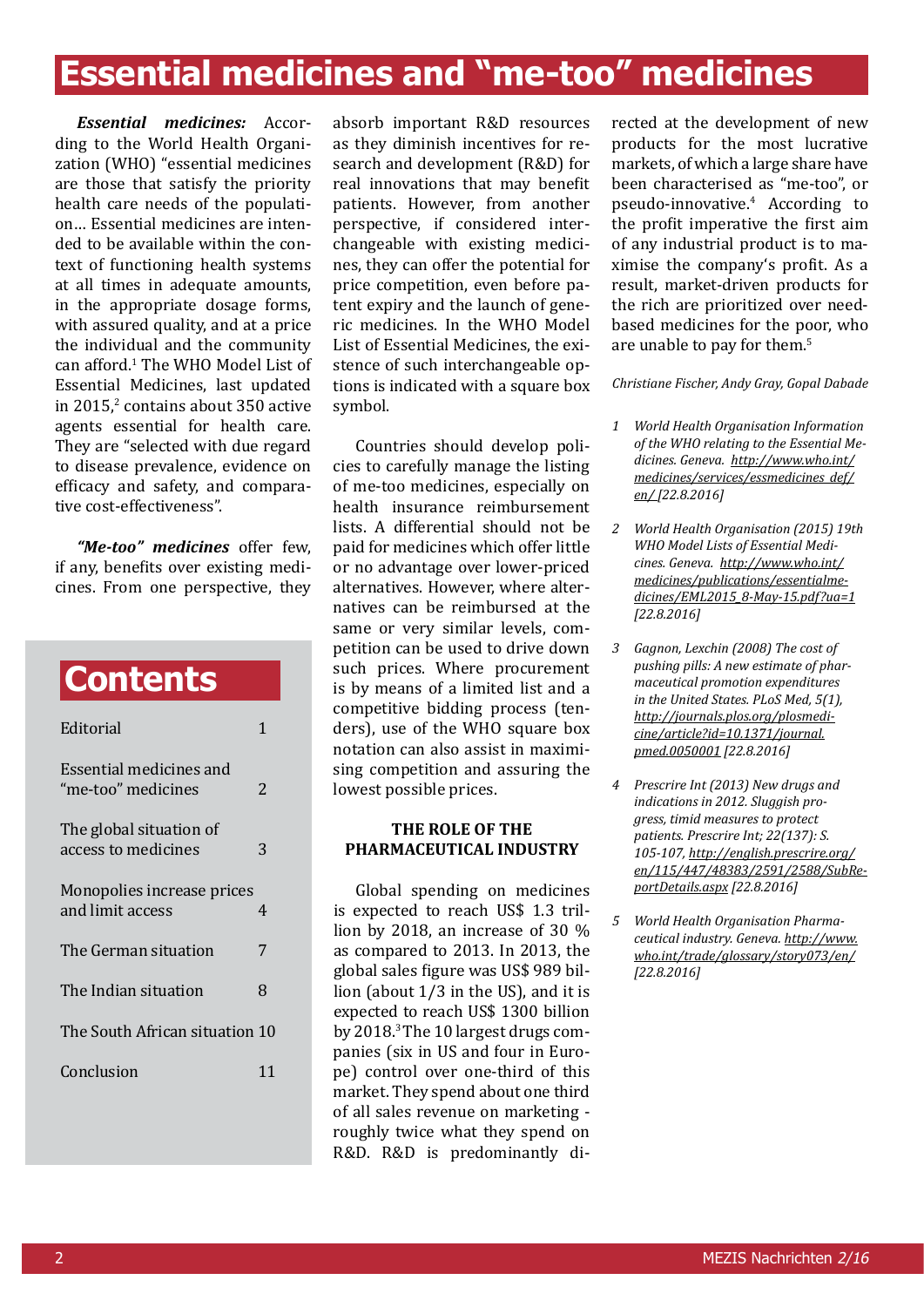# **The global situation of (lack of) access to medicines**

Lack of access to medicines includes the extent essential drugs are not available and/or not affordable for patients who need them. The other side of the medal is that at the same time expensive pseudo-innovations, which do not provide any therapeutic progress as compared with the former standard of therapy, dominate largely the global market. The business strategy of firms is to focus only the wealthy part of the populations. Drugs will be developed in India for 100 million people only (out of a population of more than 1.27 billion). Therefore the impact of the influence of pharmaceutical marketing practices the rules of procedure in pricing drugs will be discussed in the analysis and recommendations are developed. The aim is to improve access to essential drugs and to help disappear pseudo-innovative drugs from the global market.

Equitable universal availability of and access to essential medicines at affordable prices is a fundamental human right.<sup>1</sup> However the reality is different: According to WHO estimates about 2.1 billion people globally cannot access even essential medicines. Those who lack access are particularly concentrated in Africa and India<sup>2</sup> but also in Eastern Europe, where about 90% of the population there pays for medicines through out-of-pocket payments.<sup>3</sup> Essential medicines such as warfarin, an oral anticoagulant used to prevent thrombosis, are not on the market in Albania<sup>4</sup> nor in Uganda<sup>5</sup>. Lack of access can be the result of medicines not existing. This is the situation with neglected diseases such as Dengue fever. The economic incentives to develop such medicines are lacking. Alternatively, where market-oriented research has led to the development of a needed medicine, they may be priced out of reach of those in need.

The price of specialty medicines, which usually target narrow markets, are generally very high. This has become a main driving factor for escalating costs in many national health systems, including that of Germany. One example is ivacaftor, a medicine used to treat cystic fibrosis, which costs  $\epsilon$  25,504 per month. Patients on this medicine would need lifelong treatment. Another example is crizotinib, to treat lung cancer, which costs  $\epsilon$ 7277 per month.

### **Pseudo-innovations as part of market-driven R&D**

Apart from "me-too" products, there are other forms of pseudo-innovation which can be considered to be part of a market-driven R&D, such as the creation of a market for a non-existing disease, also referred to as "disease-mongering". For example, the German pharmaceutical company Jenapharm contracted with a consulting organisation (Cramer Consulting GmbH) to create a new illness: the male menopause. The consulting firm showed on their website how the public's and patients' opinion had been changed over a three year period by advertising the "disease" to urologists, general practitioners and patients. A condition that previously was interpreted as a sign of a phase of life has been repositioned as either a sign of potential illness or something that should be treated medically. By this means, Jenapharm was able to realise increased revenues for an existing product.<sup>6</sup>

Promoting over-diagnosis of a real disease is the second method used to increase the use of an existing medicine. Asperger syndrome has in the past been described as part of the autism spectrum disorder, a rare and serious condition: However, there are large variances in reported prevalence rates, ranging from 0.03 to 4.84 per 1,000 population, due to differences in diagnostic criteria.7 In Germany the most obvious secondary disease benefit for the parents of a child being diagnosed with Asperger syndrome is an additional educationist in school class, a so called "integration teacher". Additionally, atypical antipsychotic medications such as risperidone and olanzapine have been advertised to German doctors to reduce the associated symptoms of Asperger syndrome.<sup>8</sup> Risperidone is indicated only for the treatment of schizophrenia and for acute bipolar disorder. Increasing awareness of Asperger syndrome may result in over-diagnosis and over-prescribing, increasing the revenue from sales of inappropriate medicines.

An example of new agents with marginal benefits is provided by the new oral anticoagulants (NOACs). It may well be that older, affordable and well-chacterised medicines are replaced by newer, more expensive and potentially more dangerous medicines. Although warfarin continues to be the most widely used oral anticoagulants, sales of the NO-ACs (dabigatran etexilate, rivaroxaban and apixaban) are increasing. A great fanfare of advertisement has accompanied the introduction of the NOACs. However, as Ansell shows, although the NOACs offer some pharmacokinetic characteristics of interest, there are numerous risks which argue against the use of these agents as first-line therapy. The most serious problem is that, until recently, there has not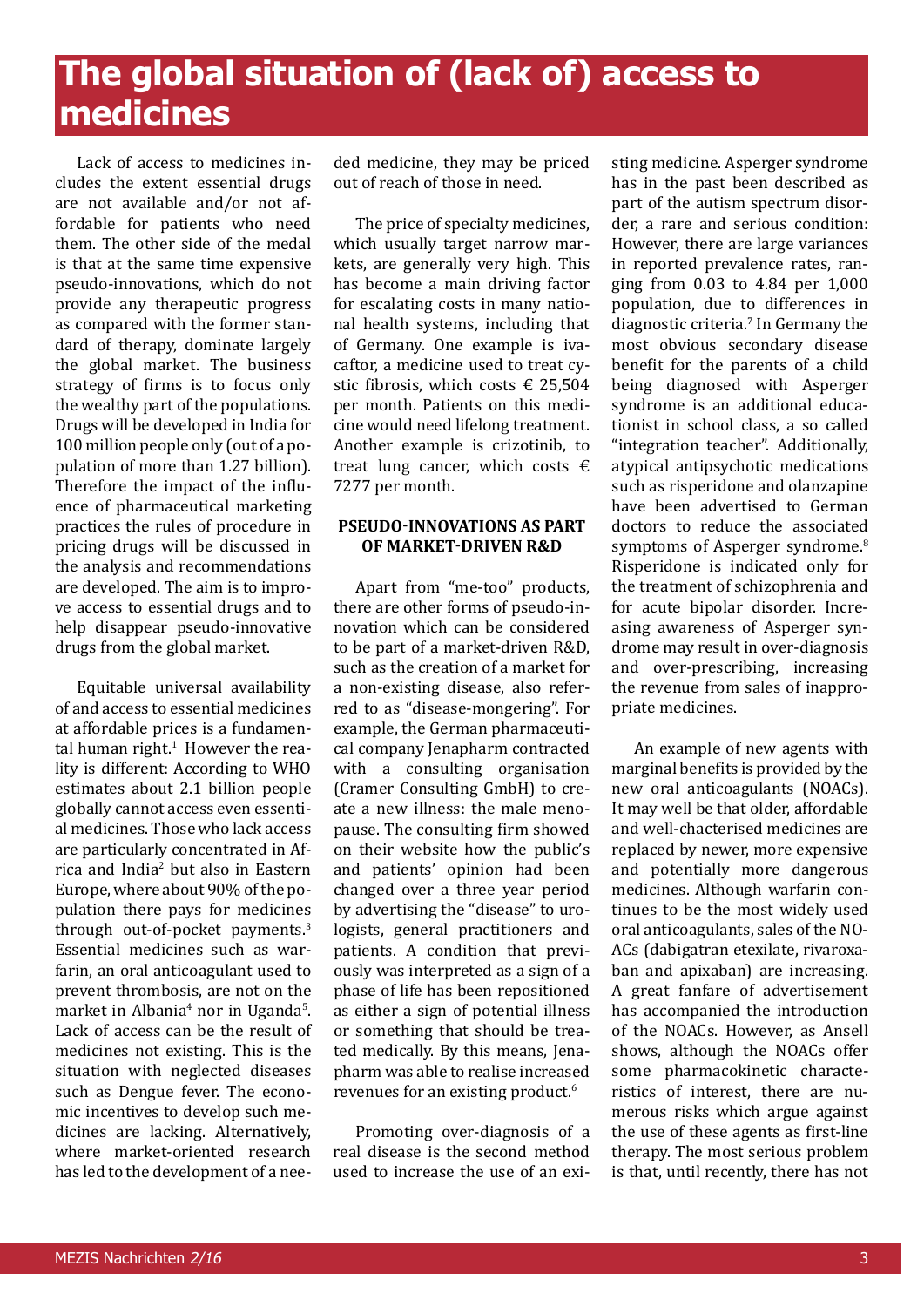been the means to reverse the NO-Acs and thus manage a major bleeding incident.<sup>9</sup> There is a controversary about the effectiveness of idarucizumab, in addition access to the dabigatran reversal agent, idarucizumab, is lagging behind that of the NOAC, potentially putting patients at risk. No similar agents are yet available for the other NOACs.

For any new medicines, their therapeutic value needs to be assessed by an independent commission before they are reimbursed by the health system or included on any essential medicines list. This assessment needs to inform measures to set and approve the price of the medicine.

### **price of medicines neither related to R&D nor to production costs**

It is clear, therefore, that medicine prices can be seen as the heart of the pharmaceutical industry's revenue-maximising business model. Prices differ according to the willingness and ability to pay, and are independent of R&D and production costs. Pricing of medicines reflects neither the value of a medicine nor the R&D costs, but simply what the largely unregulated market can bear.

Countries need to ensure that every means to exert downward pressure on medicine prices are used; this should include the provision for independent assessments of the value of any new medicine, provisions to allow for parallel importation (where appropriate), and for invoking the necessary means (such as compulsory licensing) to address monopolies that prevent access to affordable medicines. In addition, countries need to pay attention to cost increases that occur through the distribution chain, and to the role of co-payments in limiting access to essential medicines. The means to improve transparency regarding R&D costs and production costs need to be investigated and implemented.

*Christiane Fischer, Andy Gray, Gopal Dabade*

- *1 United Nations (1966) International Covenant on Economic, Social and Cultural Rights. §§ 12 und 15. United Nations (2000) The right to the highest attainable standard of health: E/C.12/2000/4 (General Comments).*
- *2 World Health Organisation (2004) The World Medicines Situation. Chapter 7. http://apps.who.int/medicinedocs/ en/d/Js6160e/ [22.8.2016]*
- *3 World Health Organisation Medicine Pricing and Financing. http://www. who.int/medicines/areas/access/en/ [22.8.2016]*
- *4 Esmeralda KE (2015) Patients Pay Price for Albania's Drug Reform. Balkan Insight. http://www.balkaninsight. com/en/article/patients-pay-pricefor-albania-s-drug-reform-09-23-2015 [22.8.2016]*
- *5 Fischer C, Jenkes C, Kibara D (2014) Poor and Forgotten. Pharma Brief Spezial 1. http://www.en.bukopharma.de/ uploads/file/Pharma-Brief/E2014\_01\_ special\_Uganda.pdf [22.8.2016]*
- *6 Cramer Consulting GmbH (1995) www.cgc-pr.com/agentur/chronik/ [22.8.2016]*
- *7 Autistic spectrum disorder Factsheets: Incidence of Asperger Syndrome. http:// autism-help.org/asperger-syndromeincidence.htm [22.8.2016]*
- *8 McPartland J, Klin A (2006) "Asperger's syndrome". Adolesc Med Clin; 17/3, pp 771–788.*
- *9 Ansell J (2012) Controversies in Cardiovascular Medicine- New Oral Anticoagulants Should Not Be Used as First-Line Agents to Prevent Thromboembolism in Patients With Atrial Fibrillation. American Heart Association; 125, pp 165-170. http://circ.ahajournals.org/ content/125/1/165.long [22.8.2016]*
- *10 Ansell J (2012) Controversies in Cardiovascular Medicine- New Oral Anticoagulants Should Not Be Used as First-Line Agents to Prevent Thromboembolism in Patients With Atrial Fibrillation. American Heart Association; 125, pp 165-170. http://circ.ahajournals.org/ content/125/1/165.long [22.8.2016]*

### **Monopolies increase prices and limit access**

Even after patents expire and generic entry is theoretically possible, sole producers of older medicines are in a position to charge any price for such a medicine. Such monopolies have a dramatic impact on access to medicines.

### **Monopoly power over older, off-patent medicines**

*Doxycycline*, an antibiotic is sold in Germany for  $\epsilon$  20.75 for 100 tablets. In Germany there are still four generic producers of doxycycline. In the US, where there is a sole producer, the price increased from US\$ 20 for 100 tablets in October 2013 to US\$ 1,849 in April 2014.

*Cycloserine* is a drug used to treat multidrug-resistant tuberculosis (MDR TB). The only producer of cycloserine increased the price from US\$ 500 for 30 capsules to US\$ 10,800. Much media attention has been paid to the case of *pyrimethamine* (Daraprim®), a 62-year-old medicine originally developed as an antimalarial, but now used mainly to treat toxoplasmosis in patients with HIV. In Germany, GSK sells 30 tablets for  $\in$  27.68. In the US the product was acquired in August 2015 by Turing Pharmaceuticals, who immediately raised the price from US\$ 13.50 to US\$ 750 per tablet. This means annual treatment costs per patient now reach hundreds of thousands of dollars.<sup>1</sup> *Carmustine* is a 40 year old cancer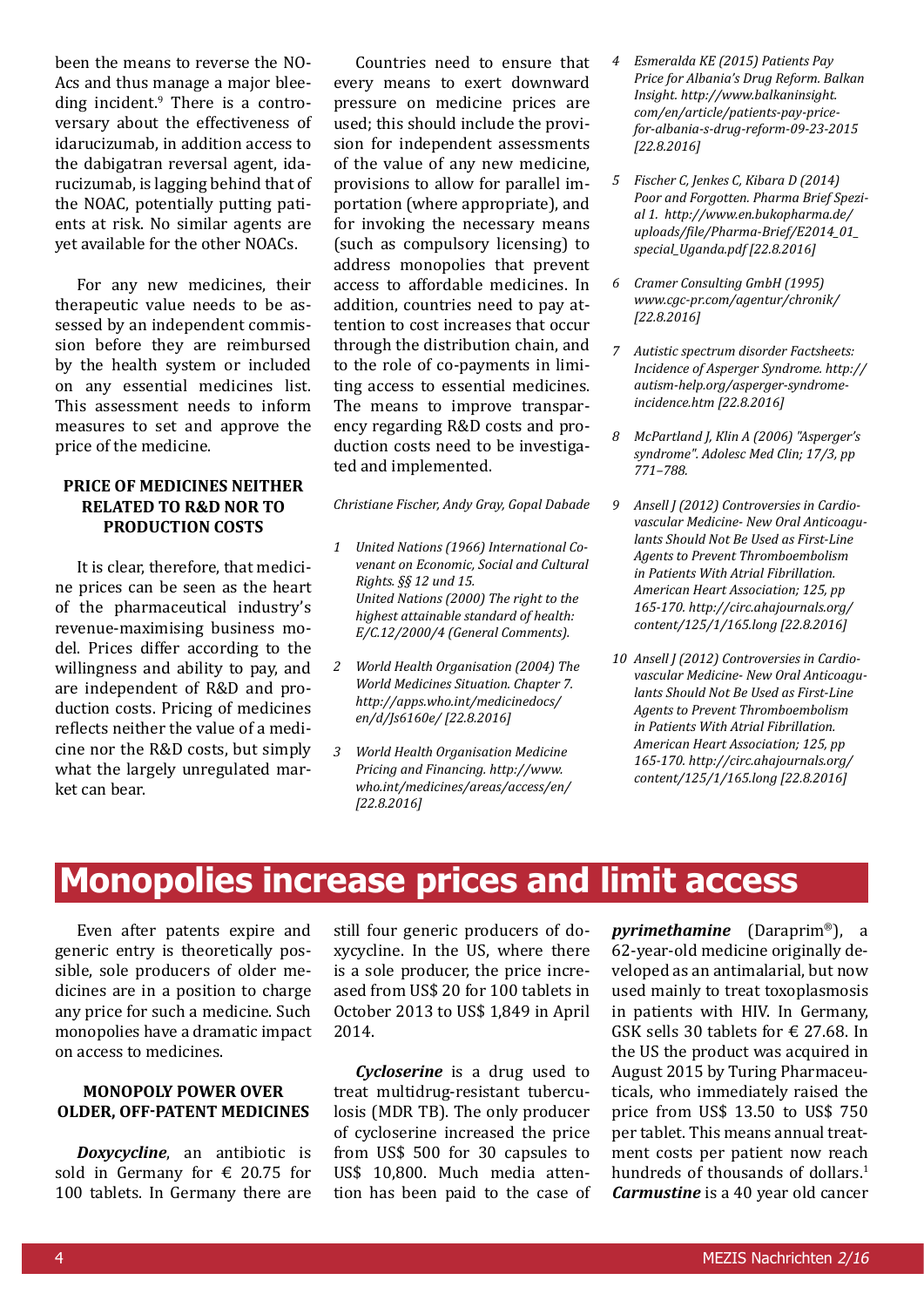treatment. After the producer had sold the licence, the new sole global producer tripled the price in January 2015.

As noted, there are no patent barriers to generic entry for these products. However, for each of them, the potential market size is limited. In addition, by tightly controlling distribution, sole producers can make it difficult for potential competitors to access the stock needed to perform bioequivalence tests. Old medicines can be transformed into high-priced speciality medicines by the power of these new monopolies. This type of market behaviour is also seen as a productive business strategy for firms which seek out old neglected medicines. Competition is key to the gains that can be obtained from generic medicines. Where a single producer has a monopoly on supply of an old medicine, country governments should provide incentives for generic entry, or should consider funding production by state laboratories or third parties. Where possible, parallel importation has the potential to reintroduce competition.

#### **PATENTS - TIME BOUND monopolies**

The World Trade Organization's (WTO) Agreement on Trade-Related Aspects of Intellectual Property (TRIPS) sets a minimum standard for protecting meaningful innovation. All WTO member states have to implement the minimum TRIPS standards into their national laws. Patents need to be granted on products which are new, industrially applicable and innovative. However the definition what has to be considered as innovative can be carefully defined in national law. To mitigate the impact of pharmaceutical patents on access to essential medicines TRIPS includes important flexibilities such as compulsory licences, parallel importation and exclusion of patentability. Section 3(d) of the Indian Patent Act explicitly excludes marginal innovations from patentability: "the mere discovery of a new form of a known substance which does not result in the enhancement of the known efficacy of that substance or the mere discovery of any new property or new use for a known substance or of the mere use of a known process".<sup>2</sup> In other words, marginal innovations are not innovative enough to qualify for a patent.

Niche medicines which target especially narrow markets are generally extremely expensive. For example, the cystic fibrosis drug

patient per year to around US\$ 100, predominantly because of generic production in India.<sup>3</sup> As patents for the TKI-based cancer treatments will expire within the next five years, a dramatic price decrease is expected through generic production. However, that price drop will only be achieved in the case of a viable generic market being created. The alternative scenario would see a post-patent sole supplier still enjoying the power of a monopoly.

Ever-greening of patents, such as in case of a new indication, also pose challenges to generic com-



ivacaftore (Kalydeco®) is sold in Germany for  $\epsilon$  25,504 per month per patient. Such pricing behaviour has raised important ethical questions. If, for instance, a potentially life-saving treatment for hepatitis C or cancer is unaffordable, are the consequences of this lack of access ethically acceptable in the light of the human right to the highest attainable standard of health?

Where a viable market exists, and competition can be engendered, the benefits of price cuts can enable a morally-acceptable and ethical outcome. This has been the experience in relation to HIV. Since 2003 the price for combination antiretroviral therapy has been reduced from over US\$ 10,000 per petition. Until 2012 alemtuzumab (sold as MacCampath®) was used to treat patients with chronic B cell lymphatic leukaemia. No alternative existed. In spite of this Genzyme took alemtuzumab off the global market in 2012.4 In 2013 Genzyme re-released the medicine in many countries with a new patent for the new indication of multiple sclerosis. The new product, sold as Lemtrada®, is 44 times more expensive per milligramme. In Germany alone there are 120,000 patients with multiple sclerosis<sup>5</sup>, but only 7300 with chronic B cell lymphatic leukaemia.<sup>6</sup> The multiple sclerosis market therefore is far more profitable. As the German patent law allows for ever-greening patents in case of a new indication, an un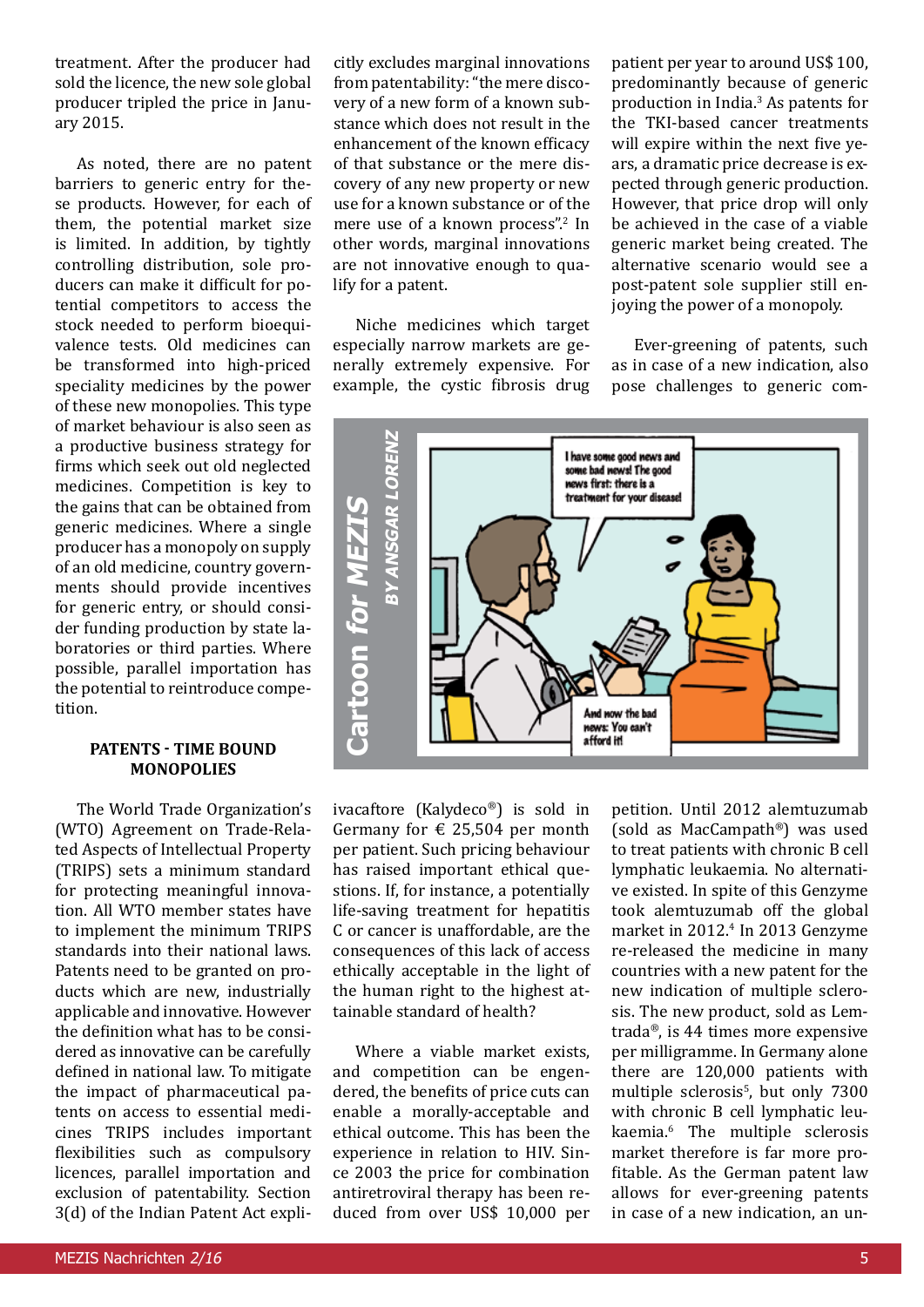necessary monopoly situation with extremely high prices is created.

The current system of incentivising innovation by means of patent protection results in a time-bound monopoly situation, which can lead to unacceptably high prices. It also does not stimulate necessary innovation, but rewards those who can take advantage of lucrative markets.

#### **Access to sofosbuvir – an ethical question**

Chronic hepatitis C affects about 130-180 million people globally. Half a million people die from it each year. Additionally, chronic hepatitis C infection can develop into liver cirrhosis or liver cancer. The disease is prevalent in high- and lower-income countries. In India alone around 12-18 million and in the European region 15 million patients are estimated to be infected.7,8

Although extremely effective, as part of a combination regimen, sofosbuvir did not qualify for a patent in India early in 2015 as being only a marginal innovation.<sup>9</sup>

However in May 2016 the Indian patent office reversed course and granted a patent on sofosbuvir, to Gilead Sciences<sup>10</sup>, stating now that the drug is "novel and inventive". $11$ The decision reflects the growing pressure on the Indian government to bolster protection of intellectual property.

While the price for a three month treatment in US is nominally US\$ 84,000 and  $\in$  43,500 in Germany, the generic sofosbuvir and ledipasvir fixed-dose combination price for a 12 weeks treatment in India is US\$ 500.12 More patent challenges were filed in Europe (by Doctors of the World), in Argentina, Brazil, China, Russia and Ukraine. Patents have not been granted yet in Argentina, Brazil and Ukraine. The price

of Gilead`s branded sofosbuvir (Sovaldi®) in India is almost the same as that of the generics.<sup>13</sup>

Branded sofosbuvir has been available in Germany since January 2014. In an early benefit assessment done under AMNOG by the German Institute for Quality and Efficiency in Health Care (IQWiG), an added benefit in comparison with the appropriate comparator therapy war clearly found for nonpretreated patients infected with genotype 2 virus. $14$  These new hepatitis C medicines have the potential, in appropriate combinations, to cure hepatitis C in a substantially higher proportion of patients than was previously possible. In 2015 the World Health Organization added several new direct acting antiviral medicines for hepatitis C (sofosbuvir, daclatasvir, ledipasvir plus sofosbuvir, ombitasvir plus pritaprevir plus ritonavir with or without dasabuvir, simeprevir) to the Model List of Essential Medicines.<sup>15</sup>

*Christiane Fischer, Andy Gray, Gopal Dabade*

- *1 Pollak A (2015) Drug Goes From \$13.50 a Tablet to \$750, Overnight. New York Times 20.9.2015. www.nytimes. com/2015/09/21/business/a-hugeovernight-increase-in-a-drugs-priceraises-protests.html [22.8.2016]*
- *2 Indian Patents Amendment Act (2005) Section 3d. http://ipindia.nic.in/ipr/ patent/patent\_2005.pdf [22.8.2016]*
- *3 MSF (2014) Untangling the web of antiretroviral price reductions. 17th ed. www.msfaccess.org/sites/default/ files/MSF\_UTW\_17th\_Edition\_4\_b.pdf [22.8.2016]*
- *4 Genzyme (2012) Marktrücknahme von MabCampath®. Informationsschreiben von Genzyme, einem Unternehmen der Sanofi Gruppe.*
- *5 Hein T, Hopfenmüller W (2000) Hochrechnung der Zahl an Multiple Sklerose erkrankten Patienten in Deutschland. Der Nervenarzt; 4, S. 288–294.*
- *6 Nennecke A, Wienecck A, K. Kraywinkel (2014) Inzidenz und Überleben bei Leu-*

*kämien in Deutschland nach aktuellen standardisierten Kategorien. RKI; 57, S. 93–102. http://edoc.rki.de/oa/articles/ remvy9Qwtu5so/PDF/26tbuKMx9Pbs6. pdf [22.8.2016]*

- *7 Robert Koch Institut (2016) GBE Themenheft Hepatitis C. http://www. rki.de/DE/Content/Gesundheitsmonitoring/Gesundheitsberichterstattung/ GBEDownloadsT/hepatitis\_c.pdf?\_\_ blob=publicationFile [22.8.2016]*
- *8 WHO (2016) Fact Sheet. http://www. who.int/mediacentre/factsheets/fs164/ en/ [22.8.2016]*
- *9 Silverman E (2015) Gilead gets a big win as India uphold a Sovalsi patent, after all. www.statnews.com/pharmalot/2016/05/10/gilead-hepatitispatents-drug-pricing/ [22.8.2016]*
- *10 Indian Patents Act (2016) Section 25(1) read with Rule 55. Patent Application No. 6087/DELNP/2005. http:// freepdfhosting.com/a03fe3f626.pdf [22.8.2016]*
- *11 Pricing and availability of generic Indian Ledipasvir and Sofosbuvir coformulation as on 26 April 2016. http:// hepcasia.com/2016/05/03/pricingand-availability-of-generic-indian-ledipasvir-and-sofosbuvir-co-formulationas-on-26-april-2016/ [22.8.2016]*
- *12 WHO (2016) Fact Sheet. http://www. who.int/mediacentre/factsheets/fs164/ en/ [22.8.2016]*
- *13 Silverman E (2015) High Price for Gilead Sciences Hep C Drug Prompts Patent Challenges. 2015. Wall Street Journal. http://blogs.wsj.com/pharmalot/2015/05/20/high-price-for-gileadsciences-hep-c-drug-prompts-patentchallenges/ [22.8.2016]*
- *14 IQWiG (2014) Sofosbuvir: indication of added benefit for specific patients. www.iqwig.de/en/press/press-releases/ press-releases/sofosbuvir-indication-ofadded-benefit-for-specific-patients.6099. html [22.8.2016]*
- *15 WHO (2015) WHO moves to improve access to lifesaving medicines for hepatitis C, drug-resistant TB and cancers. Press release. www.who.int/mediacentre/ news/releases/2015/new-essentialmedicines-list/en/ [22.8.2016]*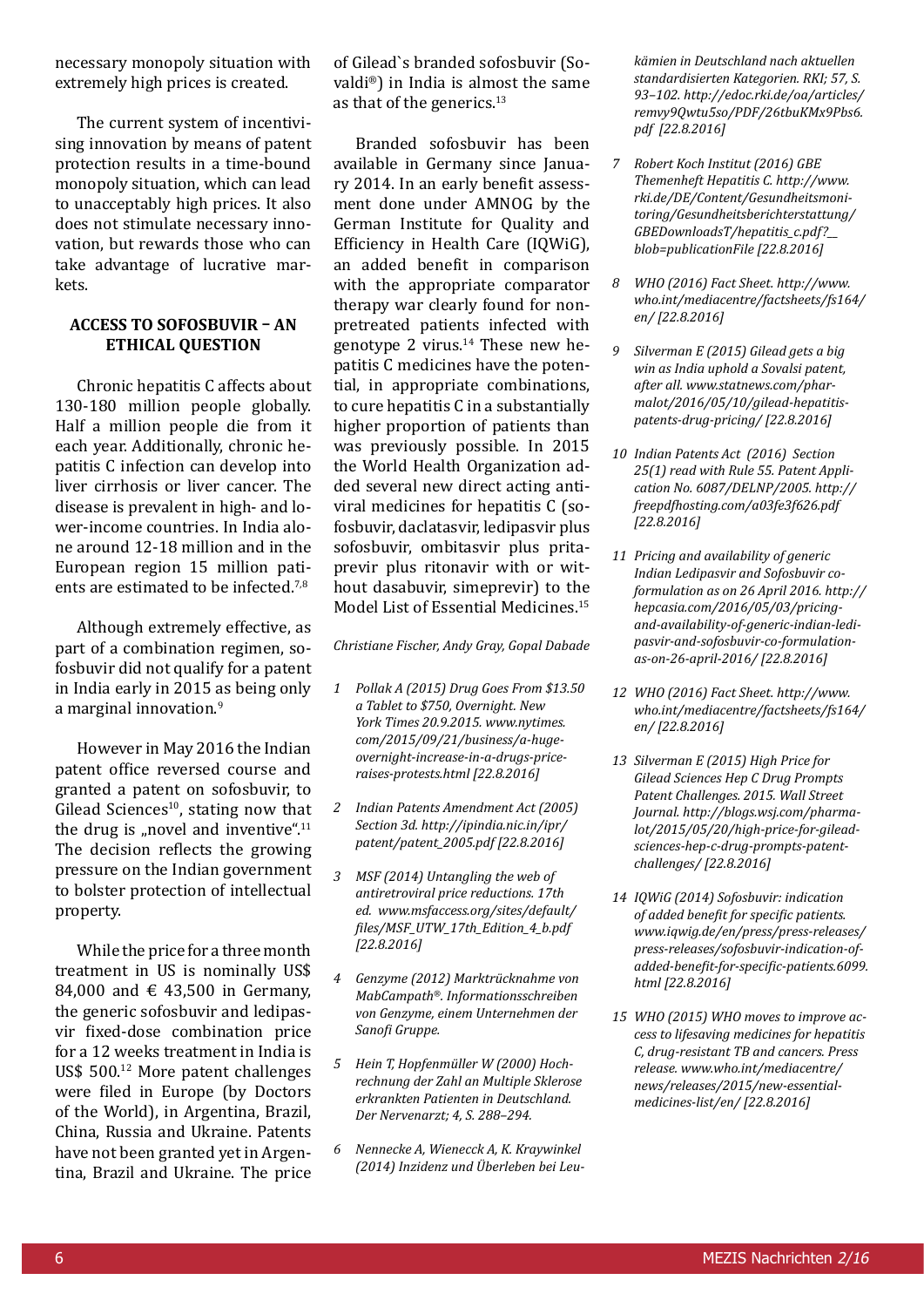# **The German situation**

In Germany, prescription medicines are reimbursed by the public health insurance schemes. Medicine prices of for prescription drugs are not paid by individual patients through out-of-pocket payment, but by the insurance scheme, and in case of universal health insurance coverage, in the end by all tax payers. According to the Arzneiverordnungsreport, which evaluates prescribing behaviour each year, the amount spent on medicines increased by 9.9% from € 33.3 billion in 2013 to  $\in$  35.43 billion in 2014. The increase in expenditure was mainly due to patented medicines, where the price increase was 15.1% and the public health insurance paid 25% more than in 2013. Eight new drugs had a price/packet cost of more than  $\epsilon$  10,000.<sup>1</sup>

After being launched on the market for one year pharmaceutical companies in Germany are forced to subject their new products to evaluation of their additional therapeutic benefit. The results of such an evaluation are the precondition for new medicines being reimbursed by the public health insurance schemes and for the prices paid for these medicines in Germany. This is regulated in the Act on the Reform of the Market for Medical Products (Arzneimittelmarkt-Neuordnungsgesetz – AMNOG) of 22 December 2010. If it is not possible to demonstrate any additional benefit in comparison to the standard therapy, the new medicine is allocated to a reference price group for reimbursement by the public health insurance. If there is no such reference price group, the National Association of Statutory Health Insurance Funds (GKV-Spitzenverband) negotiates with the pharmaceutical company on a refund rate. If an additional benefit is proven to exist, GKV-Spitzenverband negotiates a supplement with the pharmaceutical company on top of the price of the former standard therapy.<sup>2</sup>

The high price policy of the industry is not mitigated by AMNOG within the first year of marketing, when neither the cost effectiveness nor the comparative efficacy of new medicines is evaluated. In other words during the first year companies can charge any price they wish for a new medicine. This has dramatic consequences for the health system. Dimethyl fumarate (Tecfidera®) is a new medicine used to treat multiple sclerosis (MS). In 2014 expenditure for MS patients on this medicine alone increased by 163%. After the AMNOG evaluation for cost effectiveness and efficacy ended with the result "nothing new", the company (Biogen) had to decrease the price by 42%. The excess expenditure on this product in the first year amounted to million € 100 million in 2014. Instead of "only"  $\in$  140 million, a total of  $\in$ 240 million was spent.<sup>3</sup>

New medicines need to be evaluated for their therapeutic value and cost effectiveness at the time of marketing authorisation, based on the data used for registration. Maximum prices must be decided upon, based on this assessed value, and then only adjusted if additional evidence is generated.

*Christiane Fischer*



*Christiane Fischer*

- *1 GKV-Spitzenverband (2015) AMNOG - evaluation of new pharmaceutical. https://www.gkv-spitzenverband.de/ english/statutory\_health\_insurance/ amnog\_\_\_evaluation\_of\_new\_pharmaceutical/amnog\_\_\_evaluation\_of\_new\_ pharmaceutical\_1.jsp [22.8. 2016]*
- *2 IQWiG (2014) Dimethylfumarat bei MS: Zusatznutzen ist nicht belegt. https:// www.iqwig.de/de/presse/pressemitteilungen/pressemitteilungen/dimethylfumarat-bei-ms-zusatznutzen-ist-nichtbelegt.6230.html [22.8. 2016]*
- *3 Schwabe U, Pfaffrath D (2015) Arzneiverordnungsreport. Berlin: Springer.*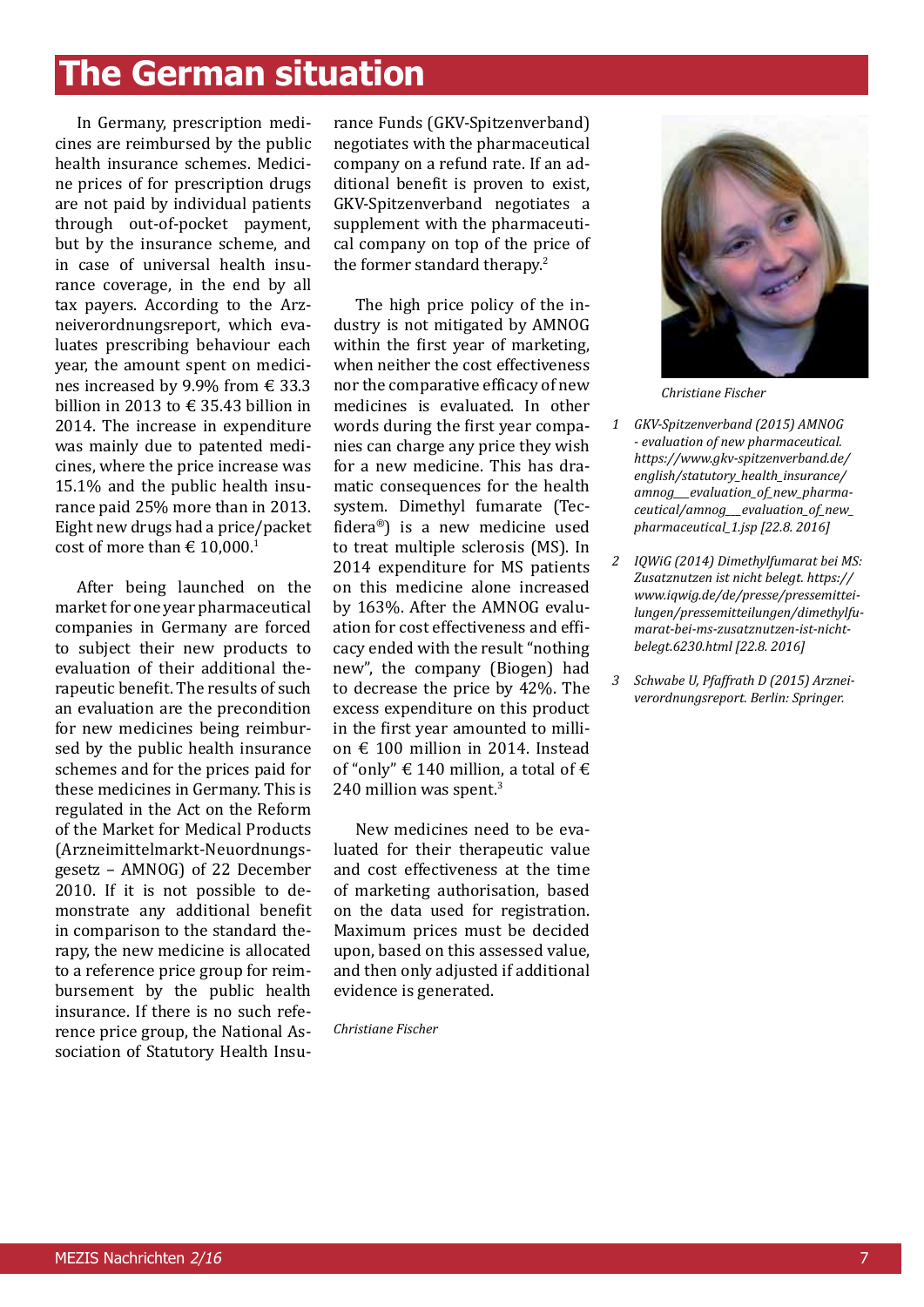# **The Indian situation**

The Indian generic drug industry has scaled great heights and achieved success. According to government of India the Indian drug industry has registered spectacular growth over the last two decades and currently occupies the 3rd position in the world in terms of volume and 10th in value. So much so that India is often referred to as the 'Pharmacy of the Developing World'. The pharmaceutical exports are valued at over US\$ 14 billion. The Indian Pharmaceutical industry has been a dominant player in manufacturing generic drugs. $1$ This success has no doubt attracted the wrath of the multinational big companies including the major threat coming from USA and EU, especially upon the Indian intellectual property policies; as much of the success of the Indian generic drug industry is due to the Indian Patent act of 1970. As US president Barack Obama and Indian prime minister Narendra Modi met in New York on 28th September 2015, Doctors Without Borders (MSF) warned that US pressure on India to change its intellectual property policies could result in millions of people around the world losing their lifeline of affordable medicines. The international medical humanitarian organization MSF, which relies on affordable generic medicines produced in India to run its medical programs in more than 60 countries, urged Modi to stand strong and protect India's role as the "pharmacy of the developing world".<sup>2</sup>

This is not the first time that the Indian industry has been targeted by the USA & EU multinational drug companies. Given the above facts one would wonder about the situation of healthcare and access to medicines in the Indian context.

#### **Out-Of-Pocket Expenses**

As per World Bank statistics, in India, the out of pocket (OOP) health expenditure as a percentage of private expenditure on health has remained in the range of 80%–90% for more than 10 years and as of 2013 it stands at 85.9%.<sup>3</sup> According to WHO this is perhaps the highest in this region. A comparative OOP of neighboring and other countries makes this clear.<sup>4</sup>

| Out-Of-Pocket expenses 2013 |              |       |
|-----------------------------|--------------|-------|
|                             | Country      | OOP   |
| $\mathbf{1}$                | India        | 85.9% |
| $\overline{c}$              | Nepal        | 81.4% |
| 3                           | Thailand     | 80.4% |
| $\overline{4}$              | Malaysia     | 79.9% |
| 5                           | China        | 76.7% |
| 6                           | Indonesia    | 75.1% |
| 7                           | Saudi Arabia | 55.3% |
| 8                           | South Africa | 23.2% |

Does cost of a drug matter much in the Indian context? Yes, it does just take at this example. The drug 'Sorafenib' sold under its trade name 'Nexavar' manufactured by the German based multinational drug company Bayer costs Indian Rupees 208,000 (€ 3739 per month for a person, whereas exactly the same drug when manufactured by the Hyderabad based Indian generic drug company Natco Pharma Limited, sold under its trade name 'Sorafenib' costs Indian Rupees 8,800 ( $\in$  880) per month for a person. A huge price difference of 97 %! It should be noted here that the Indian generic company is also making a good profit.

The news that medicines can be made available at such affordable price has spread far and wide. Much credit for this effort should go



*Gopal Dabade* 

to the Indian generic industry. People were delighted that medicines can now be made easily available and thus more lives could be saved. But the joy was short lived because Bayer was perceptibly upset. Its chief executive officer (CEO), Marijn Dekkers, issued a statement that stunned the world. He said, "We did not develop this medicine (Nexavar) for Indians," adding, "We developed it for western patients who can afford it".<sup>5</sup> Dekkers further called the Indian regulator's action as "essentially theft".<sup>6</sup>

This statement of Bayer chief was shot down by Doctors Without Borders by saying that it summed up everything that was wrong with the multinational pharmaceutical industry.

Not only Bayer but all the multinational drug companies of Europe and America stood up and brought pressure on the American government to trouble Indian government with regard to India's Intellectual Property Laws. Just look at this: The US International Trade Commission (USITC) has launched an investigation to examine a wide range of Indian policies that discriminate against US trade and invest-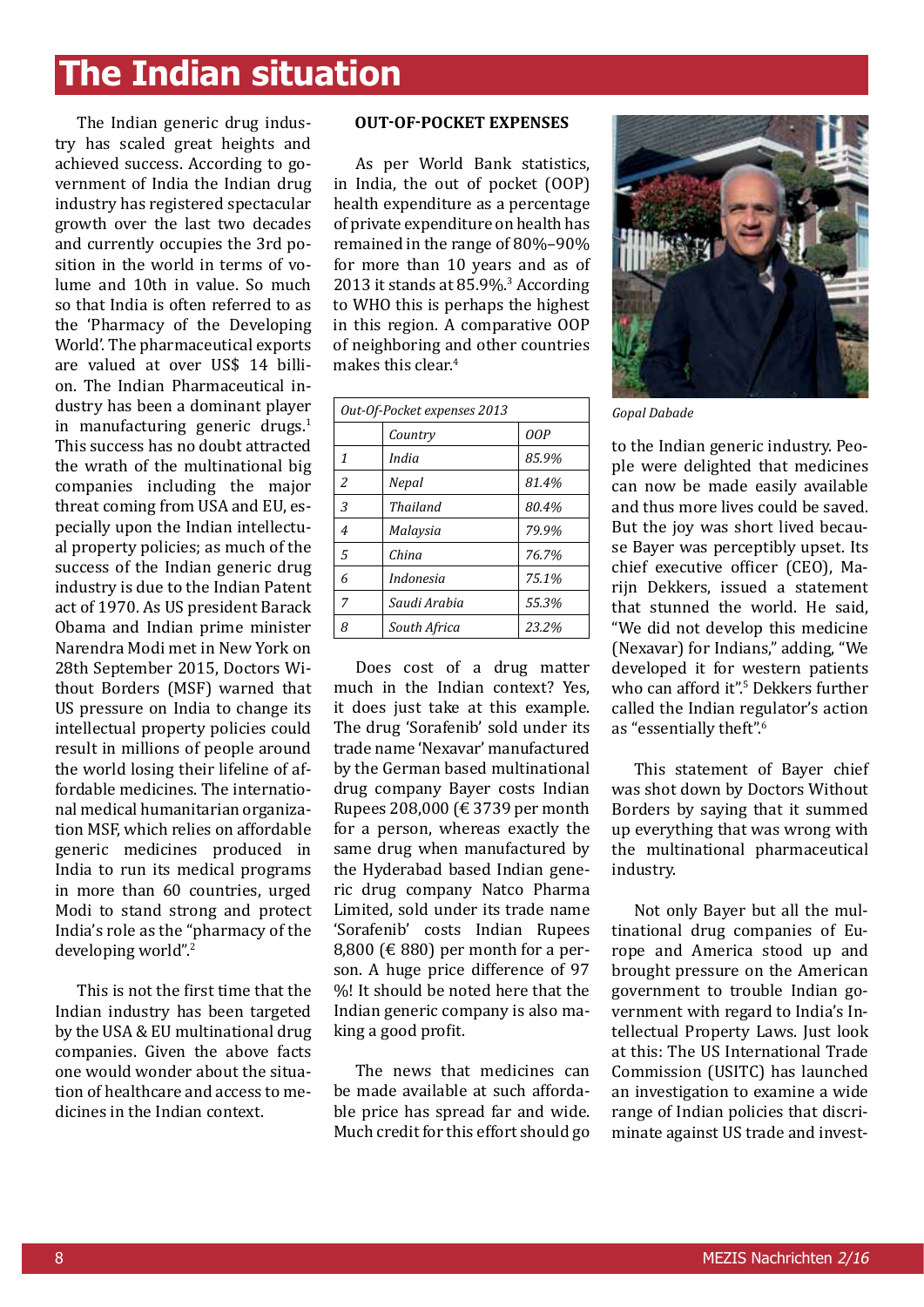ment. This investigation on 'Trade, investment and industrial policies in India: Effects on the US Economy,' was requested jointly by the Senate committee on finance.

Why was all this happening? To get an answer to this question we need to know about Bayer and the drug Nexavar®. Bayer has its presence in almost every country all over the world. Its financial powers are just beyond anyone's imagination. In fiscal year 2012, Bayer employed 110,000 people and had sales of  $\epsilon$  39.7 billion. The medicine Sorafenib has been found to be useful in treating cancer of kidney and liver. The drug was discovered by Bayer and has been patented in most countries all over the world including India in the year 2008. So Bayer held the absolute power to dictate the price of the drug till 2020.7 But on March 9, 2013 the government of India's patent office at Chennai (IPAB – Intellectual Property Appellate Board) issued Compulsory Licensing (CL) thus breaking the monopoly of Bayer.<sup>8</sup>

This meant that drug could be manufactured by another company even though Bayer had patents. It is this grant of Compulsory Licensing that has annoyed Bayer. Is it wrong for India to do this? An emphatic "No" says an article in the prestigious medical magazine Lancet of February 2014 titled, "The political origins of health inequity: prospects for change". It says, "The Sorafenib® case is not only a story of one drug and one country's patent law, but also a flashpoint in a longrunning global political contest over how certain types of health-related knowledge are produced, and who benefits. Even countries that traditionally embrace strong intellectual property rights at times use the threat of a compulsory license, as the USA did in 2001 for drugs against anthrax."<sup>9</sup>

Both the USA and EU should stop undermining the very Indian generic drug industry that, by providing quality medicines at an affordable cost, makes the global health initiatives a successful one.<sup>10</sup> They should stop defending the profit interests of the multinational drug companies. And above all they should respect the democratic processes of India and other countries. Nothing short of a global cry against the injustice will halt this ruthless process.

#### *Gopal Dabade*

- *1 Indian Goverment, NPPA National Pharmaceutical Pricing Authority.*
- *2 MSF (2015) At Obama-Modi Meeting in New York, MSF Urges India to Protect Affordable Medicines for Millions. www. doctorswithoutborders.org/article/ obama-modi-meeting-new-york-msf-urges-india-protect-affordable-medicinesmillions [22.8.2016]*
- *3 MSF (2010) The Truth Behind the Spin: How the Europe-India Free Trade Agreement Will Harm Access to Medicines. www.doctorswithoutborders.org/newsstories/briefing-document/truth-behind-spin-how-europe-india-free-tradeagreement-will-harm [22.8.2016]*
- *4 Frederick M (2013) The Judgment In Novartis v. India: What The Supreme Court Of India Said. IP Watch. http://www.ipwatch.org/2013/04/04/the-judgmentin-novartis-v-india-what-the-supremecourt-of-india-said/ [22.8.2016]*
- *5 The World Bank (2015) Out-of-pocket health expenditure (% of private expenditure on health). http://data. worldbank.org/indicator/SH.XPD.OOPC. ZS/countries/1W-IN?display=default [22.8.2016]*
- *6 World Health Organization (2013) Health Financing Out of Pocket Expenditure on health as a percentage of private expenditure on health. http:// gamapserver.who.int/gho/interactive\_charts/health\_financing/atlas. html?indicator=i2 [22.8.2016]*
- *7 The World Bank (2015) Out-of-pocket health expenditure (% of private*

*expenditure on health). http://data. worldbank.org/indicator/SH.XPD.OOPC. ZS/countries/1W-IN?display=default [22.8.2016]*

- *8 KEI (2014) Bayer CEO Marijn Dekkers explains: Nexavar cancer drug is for "western patients who can afford it". http://keionline.org/node/1910 [22.8.2016]*
- *9 Peck A (2014) Pharmaceutical CEO: Cancer Drug Is Only For Westerners Who Can Afford It. http://thinkprogress.org/ health/2014/01/26/3205861/pharmaceutical-ceo-cancer-drug-westernersafford/ [22.8.2016]*
- *10 La Mattina J (2013) Does Pharma Only Develop Drugs For Those Who Can Pay. www.forbes.com/sites/johnlamattina/2013/12/05/does-pharma-onlydevelop-drugs-for-those-who-can-pay/ [22.8.2016]*
- *11 IP India (2011) Compulsory License Application. www.ipindia.nic.in/ipo-New/compulsory\_License\_12032012.pdf [22.8.2016]*
- *12 Ottersen OP, Dasgupta J, Blouin C, Buss P, Chongsuvivatwong V et al. (2014) The political origins of health inequity: Prospects for change. The Lancet; 383 (9917): p 630-667. http://www. thelancet.com/action/showFullTextIma ges?pii=S0140-6736%2813%2962407-1 [22.8.2016]*
- *13 United States International Trade Commission (2014) Trade, investment and industrial policies in India: Effects on the US Economy, Publication Number: 4501, Investigation Number: 332-543. https://www.usitc.gov/publications/332/pub4501\_2.pdf [22.8.2016]*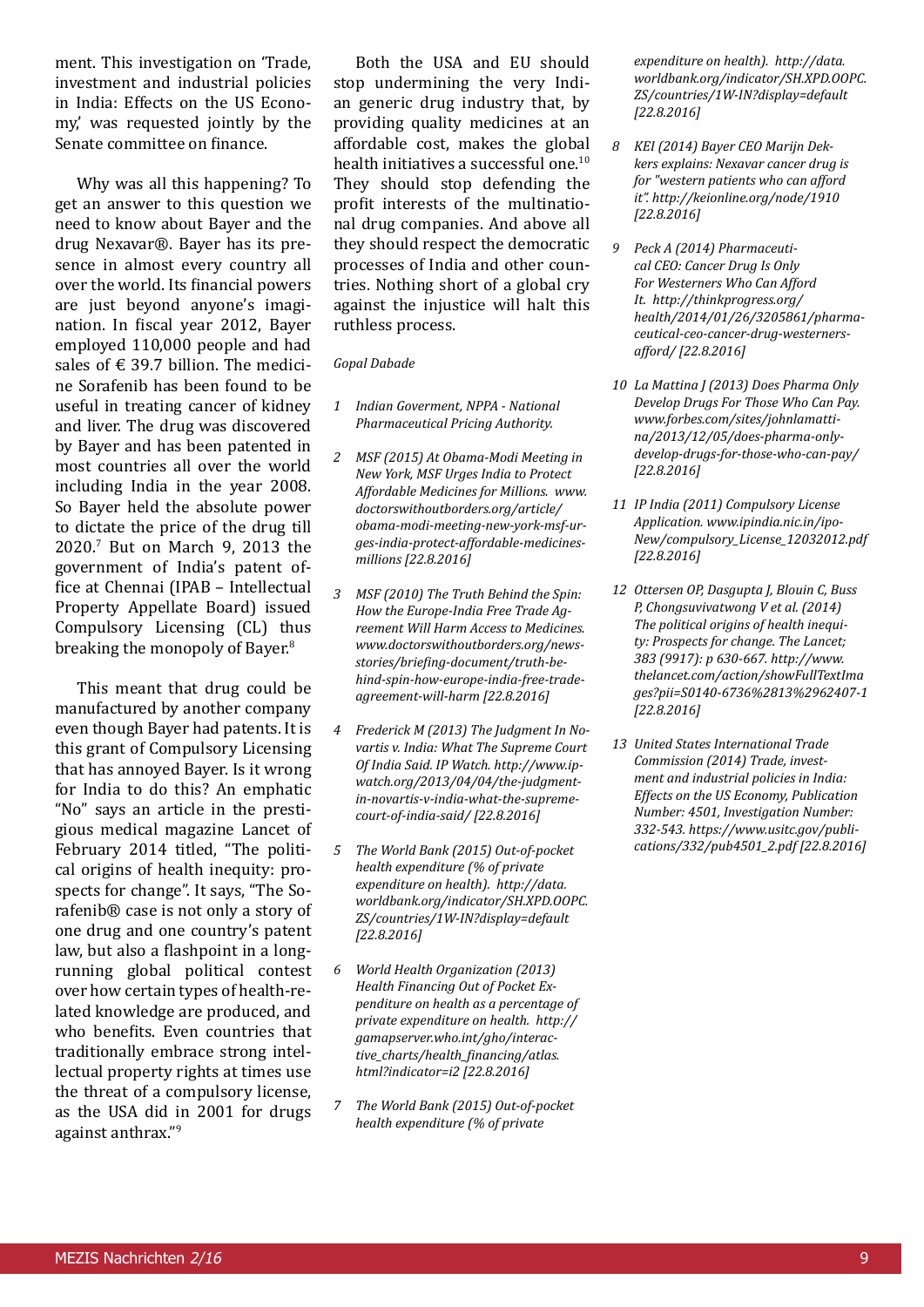# **The South African situation**

In South Africa, the majority of the population are dependent on the public sector for health services. These are provided free of charge at primary care facilities, including the provision of medicines that are included on the Essential Medicines List/Standard Treat-<br>ment Guidelines Means-tested Means-tested user fees are applied at higher level of the health system, such as at hospitals. Medicines procured for the public sector are mostly older, off-patent and thus generic. A local competitive bidding (tender) process is used to ensure access to affordable prices. However, even within the public sector, tertiary and quaternary services are having to deal with the challenge of new, high-priced and on-patent medicines, particularly for cancer and rare conditions. Even though the number of patients requiring such treatment, such as enzyme replacement for inherited disorders like Pompe disease, may be small, the budget impact may be large. South Africa operates the world's largest antiretroviral treatment programme, with more than 3 million patients on treatment. This number is expected to increase further as the country applies a test-and-treat policy, in accordance with WHO guidance. The country has used its buying power to achieve some of the lowest prices for antiretroviral medicines, based on access to voluntarily licensed generics.

In South Africa's private sector, factory gate prices are regulated as "single exit prices", which are subject to maximal annual percentage increases.1 In addition, the distribution chain costs are controlled, with a maximal professional fee set for all dispensers. However, there is no way as yet to impact on the launch prices of new medicines. The submission of pharmacoeconomic data is voluntary at this stage. In time, it is hoped that the planned National Health Insurance will incorporate value judgements into its reimbursement decisions. The means to implement such a system pose significant challenges for a resource-constrained country. In addition, the country faces considerable challenges with regard to patent law.

The existing Patent Act includes measures that go beyond the minima set by TRIPS, and needs urgent reform. A system of effective patent examination, with enhanced standards for patentability, is also in planning but not yet implemented.

*Andy Gray* 



*Andy Gray* 

- *1 Gray A, Suleman F (2015) Pharmaceutical pricing in South Africa. In: Babar Z (ed) Pharmaceutical Prices in the 21st Century. Springer International Publishing, Cham.*
- *2 Dark Government (2014) Bayer Pharmaceutical: "New Cancer Drug Not for Indians" http://www.darkgovernment. com/news/bayer-pharmaceutical-newcancer-drug-not-for-indians/ [22.8.2016]*